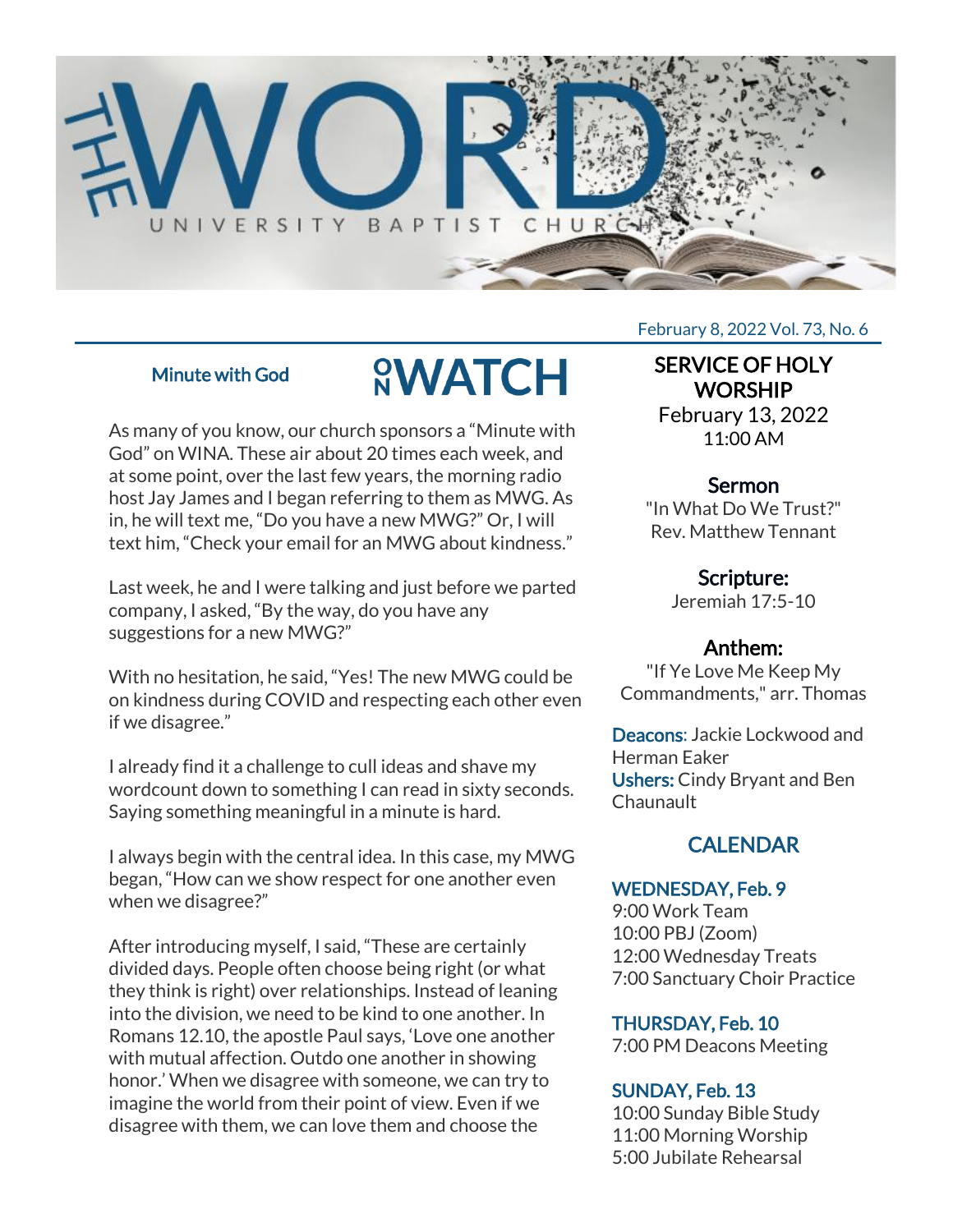relationship over being right. When we work at it, we can overcome our differences."

Each MWG concludes with a reminder that this is a ministry of University Baptist Church and an invitation to join us in worship. My benediction for each minute with God is "God loves you. We love you. And, we want to walk in faith with you."

Though I feel good about capturing the essence of something spiritual in each MWG, I wish I could say more. In this one, I wanted to get to the notion of choosing kindness. What we do is always a choice. We can choose to respond to those with whom we disagree in kindness and with the love of Christ.

Whether or not you listen to WINA, I hope you know about this part of our ministry to the community.

Peace, Matt

6:00 Youth Group (Zoom)

#### MONDAY, Feb. 14

8:30 Morning Prayer [\(UBC](https://www.facebook.com/UniversityBaptistChurchCharlottesville) [Facebook Page\)](https://www.facebook.com/UniversityBaptistChurchCharlottesville) 10:30 Bible Reading Group [\(Zoom\)](https://us02web.zoom.us/j/85381408096?pwd=MzdkVG9JZ2x0M2JFK01KNlNjSWtqUT09) 1:00 Schleiermacher Reading Group [\(Zoom\)](https://www.google.com/url?q=https://us02web.zoom.us/j/81517569164?pwd%3DcVB3am9iK0lBaUNic3d1TEltM3lNdz09&sa=D&source=calendar&ust=1644068858792365&usg=AOvVaw144jVTZ8-vRYGieCq1kEmg) TUESDAY, Feb. 15 10:00 Staff Meeting

For our most up-to-date calendar, [click here.](https://universitybaptist.org/calendar/)

#### Prayer Needs

Alice Batten - UVA Encompass



HAPPY BIRTHDAY!! Join us in wishing some of our church family a Happy Birthday this week! February 21: Ron Tweel



#### Finding a Way to Be Together

Will's **Community** During the past two years of this pandemic, the various groups within our church have discovered ways to stay connected. For within our church have discovered ways to stay connected. For<br>**Many of us, Zoom has provided a platform where we can gather** safely. With the ebb and flow of various waves, meetings have

sometimes been in person, sometimes met on Zoom, and sometimes utilized a hybrid approach. Beyond the mechanics of how we meet, however, is a significant fact that we shouldn't overlook or take for granted: we want to be together. We cherish one another's company. That's part of being the Church.

WMU Circles have continued to meet, serving our congregation and the wider community. The Open Minds class continues to meet virtually on Sunday morning to learn and grow together, as does the PBJ Bible Study on Wednesday mornings. While we all know the limitations Zoom, these gatherings are still a source of friendship, support, and joy. As you can see in the **picture below**, the most recent monthly Seekers class meeting was especially joyful, as the class welcomed the two newest additions to our UBC family, Fin and Jake.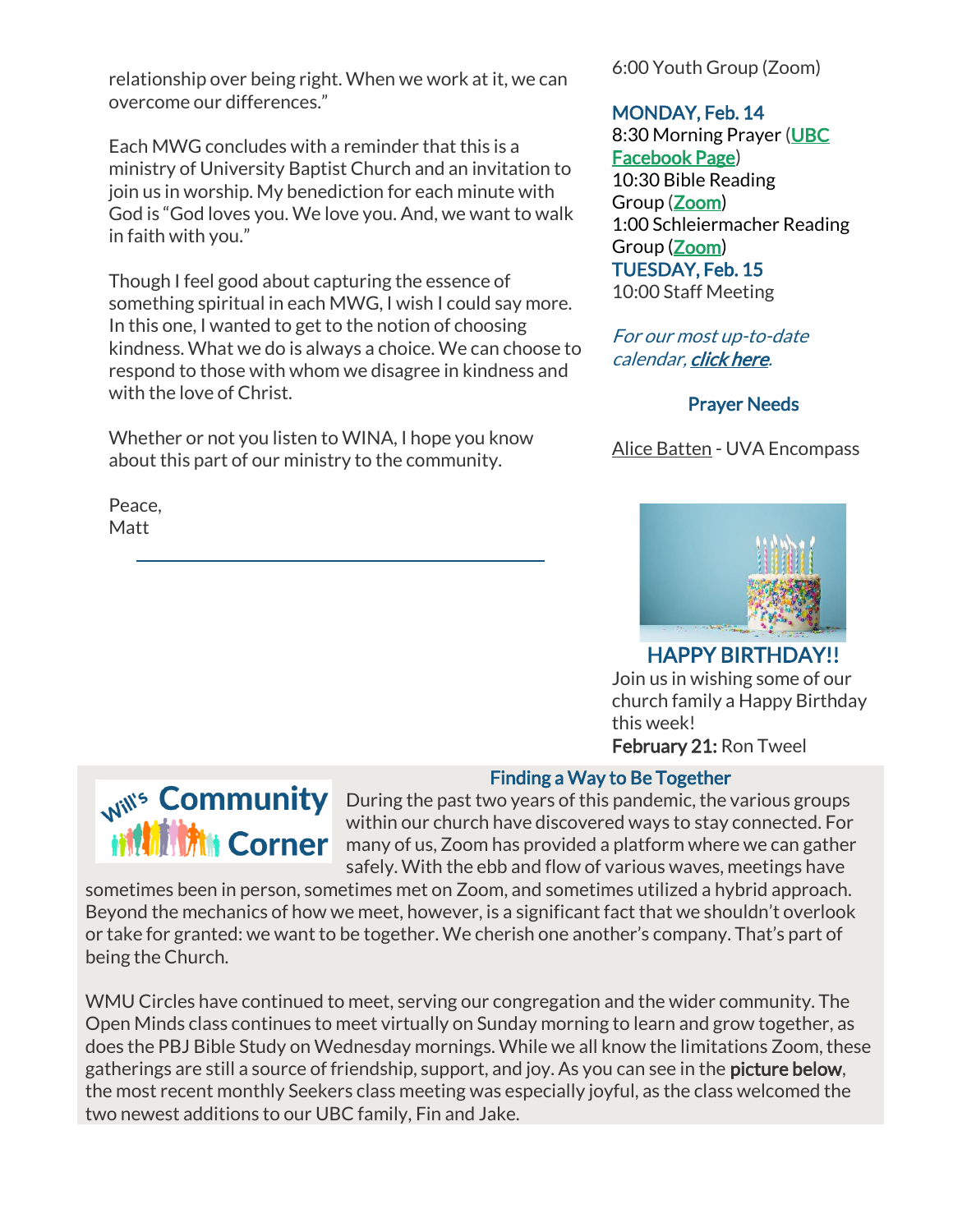We hope that more and more of our church life will resume in-person gatherings as pandemic conditions improve. For now, though, we are grateful to meet safely however we can. If there's a group in the church that you'd like to gather together, please let me know how we can help!



Rev. Fisk attending Oasis Retreat, February 8-11

This week, I have the opportunity to join other children, youth, and college ministers at the Oasis Retreat in Montreat, North Carolina. This retreat, planned by the CBF Youth Ministry Network, presents an opportunity to spend time alongside other ministers working with age group ministries, sharing ideas and practices that have worked (or not worked!) for us through the pandemic, and learning together in times of worship, workshop, and fun. Event organizers have put strict Covid protocols in place in order to protect participants while still joining in fellowship. I ask that you pray protection over this event and all those who are attending, that we all remain healthy and that our time together would be fruitful, allowing us to walk away with renewed vigor and new ideas for our ministries. Peace, Love, and Donuts, Val

Bible Study Resuming

This Sunday, and throughout the month of February, we will resume a (slightly) shorter in-person study. Instead of a deep dive Bible study, our focus will be more devotional. We will meet at 10am in the Fellowship Hall and conclude by 10:30 to reduce the risk of spreading covid by shortening the time we are together.

Our study for February will be the prophet Micah. You can get the handout by clicking [here.](https://universitybaptist.org/wp-content/uploads/2022/02/Micah.pdf) Dr. Matthew Tennant will lead this study.

February 6 – Intro & Micah 1 February 13 – Micah 2-3 February 20 – Micah 4-5 February 27 – Micah 6-7